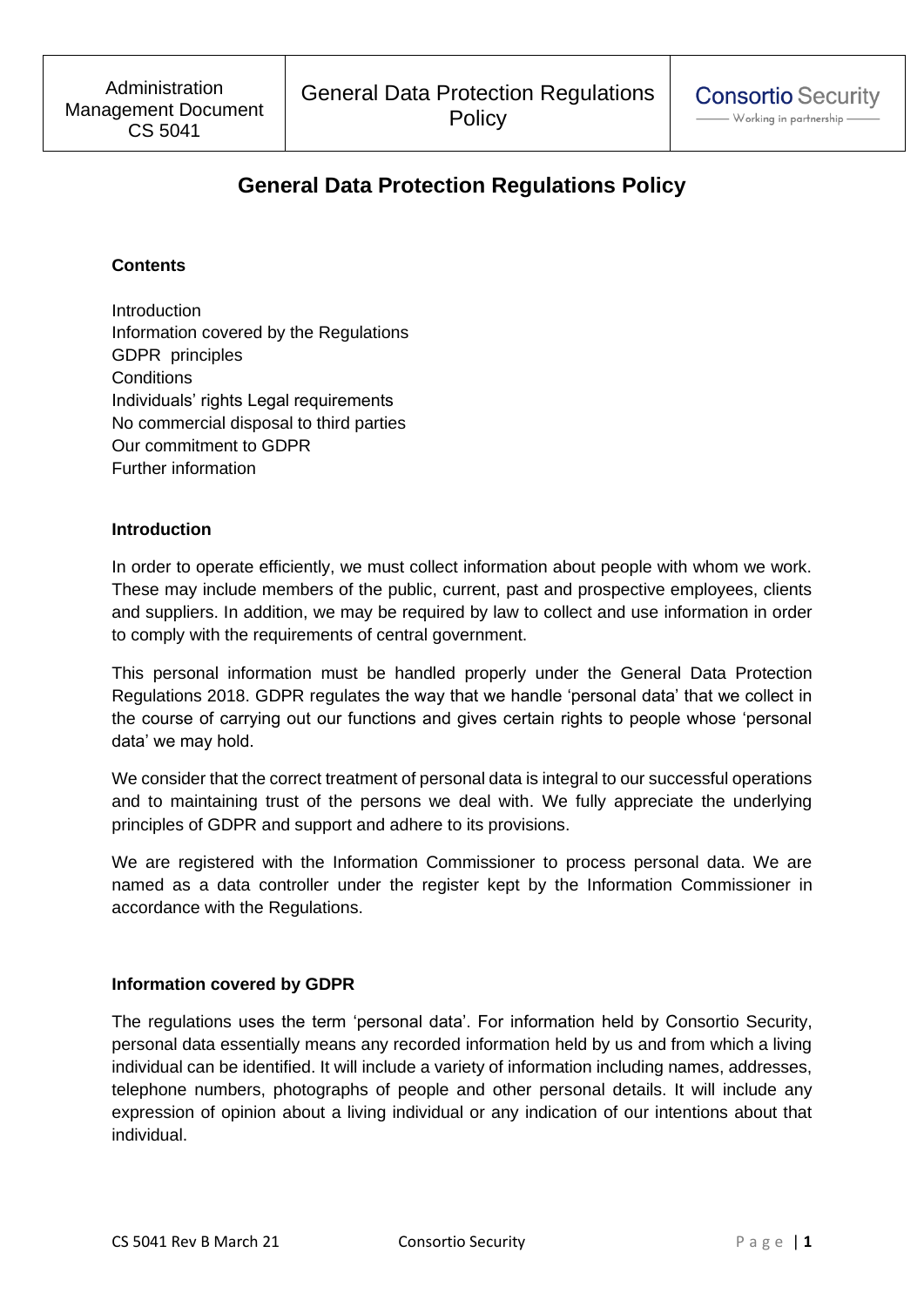## **GDPR principles**

We will comply with the eight enforceable data protection principles by making sure that personal data is:

- 1. fairly and lawfully processed
- 2. processed for limited purposes
- 3. adequate, relevant and not excessive
- 4. accurate and kept up to date
- 5. not kept longer than necessary
- 6. processed in accordance with the individual's rights
- 7. secure
- 8. not transferred to countries outside the European Economic area unless the country to which the data is to be transferred has adequate protection for the individuals

## **Conditions**

We will ensure that at least one of the following conditions are met before we process any personal data:

- 1. the individual has consented to the processing
- 2. the processing is necessary for the performance of a contract with the individual
- 3. the processing is required under a legal obligation (other than one imposed by a contract)
- 4. the processing is necessary to protect vital interests of the individual
- 5. the processing is necessary to carry out public functions eg. administration of iustice
- 6. the processing is necessary in order to pursue our legitimate interests or those of third parties (unless it could unjustifiably prejudice the interests of the individual)

Under the Regulations , one of a set of additional conditions must be met for 'sensitive personal data'. This includes information about racial or ethnic origin, political opinions, religious and other beliefs, trade union membership, physical or mental health condition, sex life, criminal proceedings or convictions. We will ensure that one of the following additional conditions are met before we process any sensitive personal data:

1. the individual has explicitly consented to the processing

2. we are required by law to process the information for employment purposes

3. we need to process the information in order to protect the vital interests of the individual or another person

4. the processing in necessary to deal with the administration of justice or legal proceedings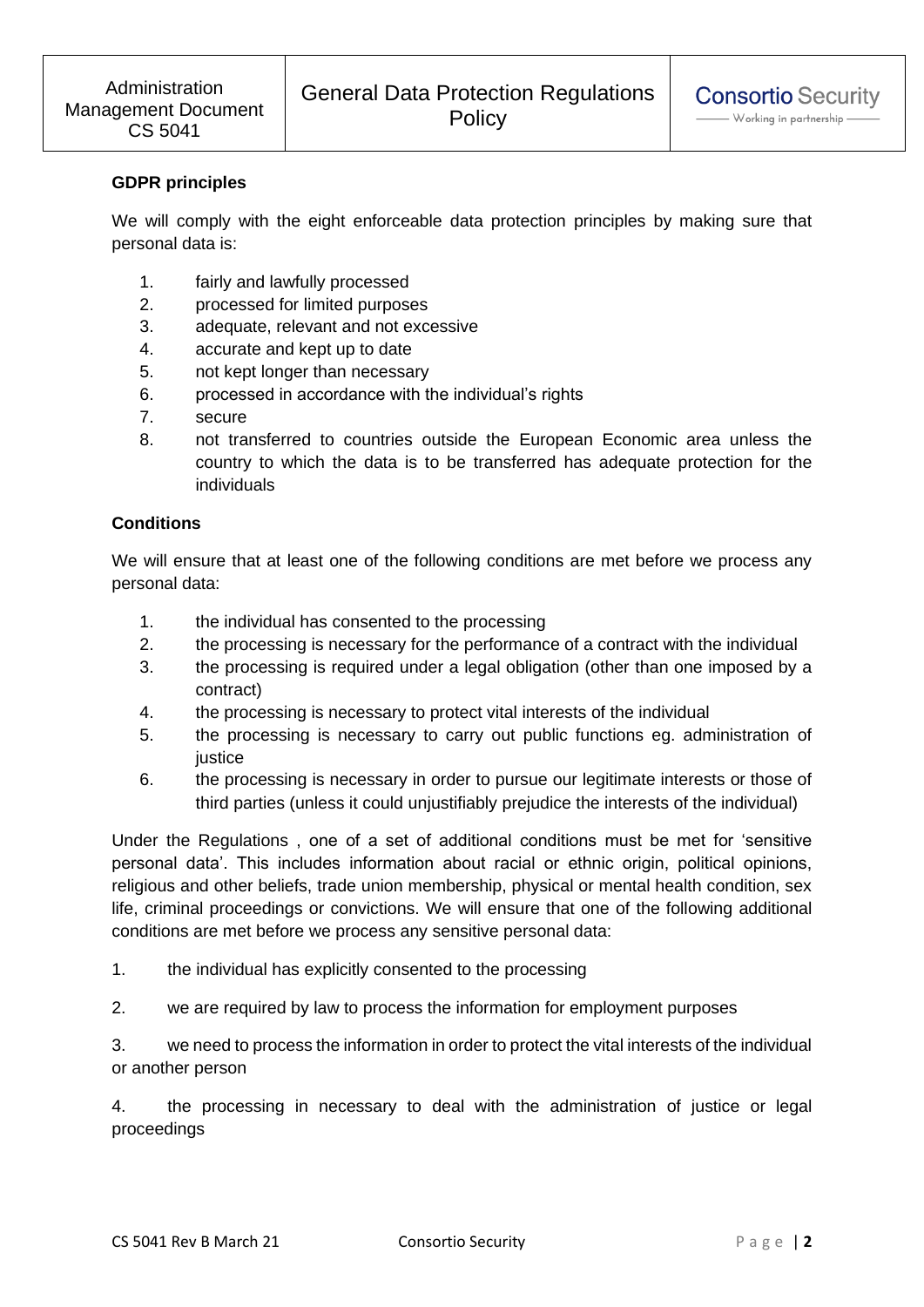# **Individuals' rights**

We will ensure that individuals are given their rights under the Regulations including:

the right to obtain their personal information from us except in limited circumstances

• the right to ask us not to process personal data where it causes substantial unwarranted damage to them or anyone else

• the right to claim compensation from us for damage and distress caused by any breach of the Act

## **Legal requirements**

While it is unlikely, Consortio Security may be required to disclose your user data by a court order or to comply with other legal requirements. We will use all reasonable endeavours to notify you before we do so, unless we are legally restricted from doing so.

#### **No commercial disposal to third parties**

Consortio Security shall not sell, rent, distribute or otherwise make user data commercially available to any third party, except as described above or with your prior permission.

#### **Our commitment to data protection**

We will ensure that:

- everyone managing and handling personal information understands that they are responsible for following good data protection practice
- there is someone with specific responsibility for data protection in the organisation
- staff who handle personal information are appropriately supervised and trained
- queries about handling personal information are promptly and courteously dealt with
- people know how to access their own personal information
- methods of handling personal information are regularly assessed and evaluated
- any disclosure of personal data will be in compliance with approved procedures.
- we take all necessary steps to ensure that personal data is kept secure at all times against unauthorised or unlawful loss or disclosure
- all contractors who are users of personal information supplied by the council will be required to confirm that they will abide by the requirements of the Regulations with regard to information supplied by us.
- We have appointed the CEO to lead on data protection for Consortio Security. This person is responsible for ensuring that the policy is effectively implemented.